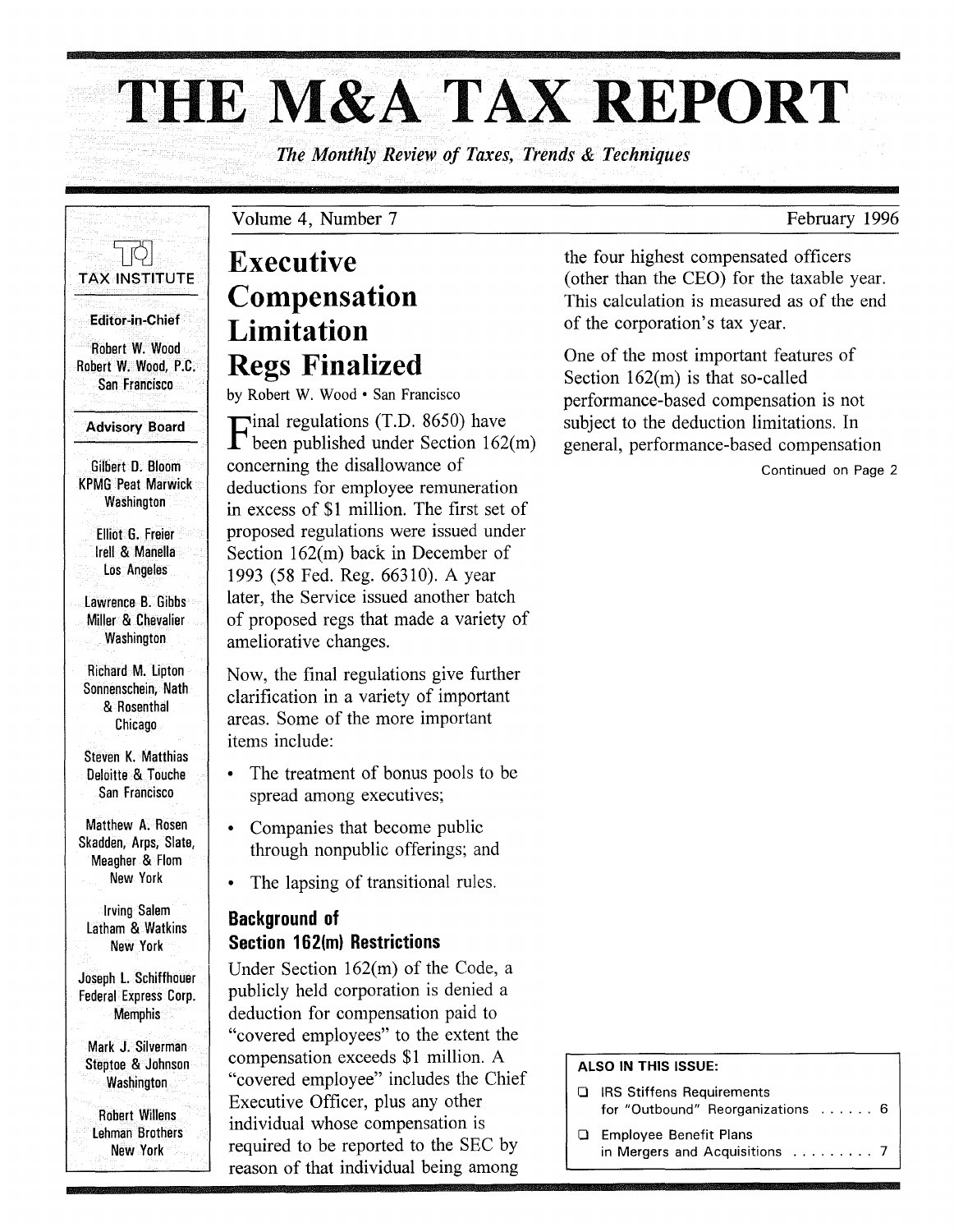#### -~ *n-,:* Ii 1\1.).

#### **EXECUTIVE COMP** Continued from Page 1

is remuneration that is payable solely on account of the attainment of one or more performance goals, but only if:

- 1. Goals are determined by a compensation committee of the board of directors consisting solely of two or more outside directors;
- 2. The material terms under which the compensation is to be paid are disclosed to the shareholders and approved by a majority of the compensation committee in a separate vote before payment is made; and
- 3. Before any payment is made, the compensation committee certifies that the performance goals and any other material terms have been satisfied.

Another major exception—although of limited prospective utility---is the rule that compensation is excluded from the \$1 million limitation if it is paid under a binding written contract that was in existence on February 17, 1993. The proposed regulations issued in 1993 had exempted from the limitation compensation paid under an arrangement that existed before the corporation became publicly held, as long as the arrangement is disclosed as part of the initial public offering.

#### Final **Regulations**

Among the principal changes made in the final regulations are various modifications to the performance-based rules. For example, the proposed

The M&A Tax Report, ISSN #1085-3693, is published monthly by Tax Institute, 235 Montgomery Street #972, San Francisco, CA 94104, Tel. 415/397-4020or 800/852-5515, Fax 415/834-1800. Copyright © 1996 by Tax Institute. All rights reserved. No part of this newsletter may be reproduced in any form by microfilm, xerography, or otherwise, or incorporated into any information retrieval system, without the written permission of the copyright owner. Reprints of current and past articles are available. Inquiries regarding reprints and permissions should be addressed to Reprint Editor, Tax Institute, 235 Montgomery Street #972, San Francisco, CA 94104.

This publication is designed to provide accurate and authoritative information in regard to the subject matter covered. It is sold with the understanding that neither the publisher nor the authors are engaged in rendering financial, legal, accounting, tax, or other professional service. If financial, legal, accounting, tax, or other expert assistance is required, the services of a competent professional should be sought. Subscription price: USA, U.S. possessions and Canada-\$275 annually; elsewhere-\$325 annually. Direct editorial and subscription inquiries to Tax Institute, 235 Montgomery Street #972, San Francisco, CA 94104.

regulations had provided that the rule for performance-based compensation generally applied on a grant-by-grant basis. However, if the facts and circumstances indicated that the employee would receive all or a part of the compensation regardless of whether the performance goal is attained, compensation was not deemed to be performancebased.

Commentators to the proposed regulations questioned whether nonperformance-based dividend equivalents that are paid with respect to a granted but unexercised stock option (irrespective of whether the option is ever actually exercised) will cause the compensation paid upon the exercise of the option to be considered nonperformance-based. Generally speaking, companies will want compensation to be deemed to be performancebased precisely because then that compensation will be outside of the \$1 million cap.

Fortunately, the final regulations now provide that such dividend equivalents will not cause the compensation paid upon the exercise of the option to be considered nonperformance-based, as long as the payment of the dividend equivalents is not conditioned upon the employee exercising the option. Reg.  $$1.162-27(e)(2)(vi)$ . If the payment of the dividend equivalent is conditioned upon the employee exercising the option, on the other hand, the dividend effectively will reduce the exercise price of the option, thereby causing the option to be considered nonperformance-based upon its exercise.

The final regulations also address bonus pools, another topic that is of relevance in determining whether compensation is performance-based (and therefore outside the \$1 million per executive cap). Under the proposed regulations, a pre-established performance goal must state (in an objective formula or standard) the method for computing the amount of compensation payable to the employee if the goal is attained. Prop. Reg.  $\S1.162-27(e)(2)(ii)$ . A formula or standard is considered objective if a third party having knowledge of the relevant performance results could calculate the amount to be paid to the employee.

The final regulations responded to comments to the effect that compensation committees may state an amount payable to each individual under a bonus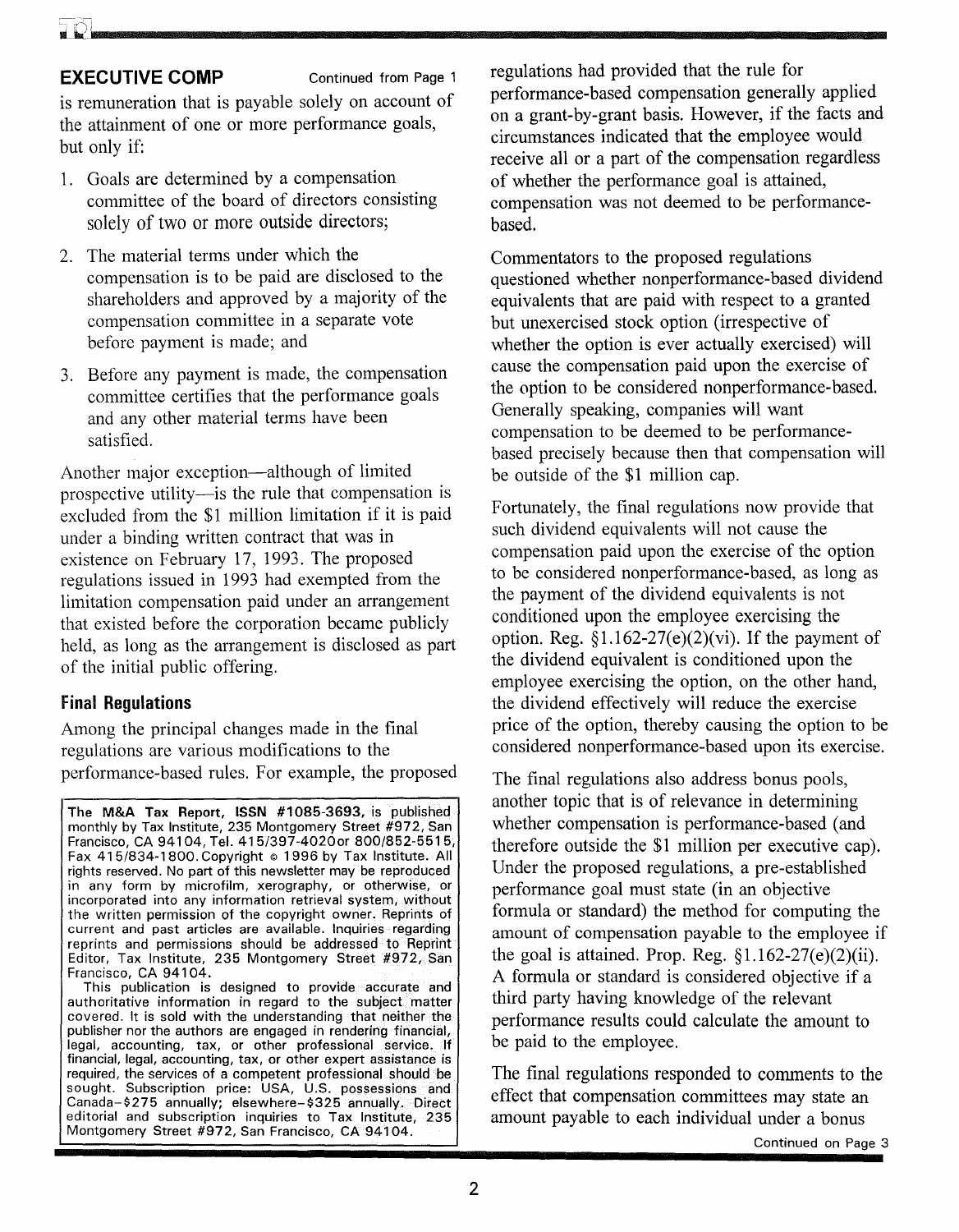

#### **EXECUTIVE COMP** Continued from Page 2

pool plan as a percentage of the bonus pool, and that the total of these percentages may even exceed 100% of the pool. The use of such overlapping percentages would be inconsistent with the rules set forth in the proposed regulations. Accordingly, the final regulations state that when the compensation to be paid to each employee is stated in terms of a percentage of a bonus pool, the sum of the individual percentages for all participants in the pool cannot exceed 100%.

Furthermore, the exercise of negative discretion with respect to one employee cannot increase the amount payable to another employee. While the preamble to the final regulations indicates that this is not intended as a substantive change, the IRS has recognized that there is a difference of opinion on this point. Consequently, this clarified rule (regarding negative discretion and bonus pools) is not to apply to any compensation paid before January 1, 2001 under a bonus pool based on performance in any period that began before December 20, 1995.

#### **Outside Directors**

The final regulations also make a clarifying change with respect to outside directors, a topic that is important in assessing the make-up of the compensation committee. A director is not precluded from being considered an outside director solely because he or she is a former officer of a corporation that previously was an affiliated corporation of the publicly held entity. The final regulations now clarify that a former officer of either a spun-off or liquidated corporation (that formerly was a member of the affiliated group) is not precluded from serving on the compensation committee of the publicly held member of the affiliated group.

### **Companies that Become Publicly Held Without an IPO**

The \$1 million per executive limitation of Section 162(m) applies only to publicly held corporations. Consequently, it is important both to determine what is a publicly held entity and also to review the rules for companies that transition between public and private ownership. The \$1 million deduction limitation does not apply in the case of any

compensation plan or agreement that existed before the corporation became publicly held, as long as the plan or agreement was disclosed in the prospectus accompanying the initial public offering. Reg.  $$1.162-27(f).$ 

This exception is important, but nonetheless can generate substantial concern on the part of those involved in the IPO as to the nature of the disclosure. Interestingly, there is a time limit on even this exception. It may be relied upon only until the earliest of:

- the expiration of the plan or agreement relating to the compensation;
- the material modification of the plan or agreement;
- the issuance of all stock and other compensation that has been allocated under the plan; or
- the first shareholder meeting at which directors will be elected that occurs after the close of the third calendar year following the calendar year in which the IPO occurs.

The theory of the rule that Section 162(m) should not apply in the case of disclosures pursuant to IPOs seems to be that the disclosure itself essentially amounts to a favorable vote on the compensation arrangement by shareholders. That, in effect, is intended to import fairness. After all, the disclosure can be a painful one, particularly if the numbers are high.

When a corporation goes public without an IPO, there is seemingly no alternative. However, the final regulations now recognize that there should be relief for privately held corporations that become publicly held without an IPO. Accordingly, the final regulations now allow reliance on a transitional rule (protecting the corporation from the nondeductibility of Section 162(m)).

The relief provided by going public without an IPO is only temporary though. The transitional rule lapses upon the first meeting of shareholders at which directors are to be elected that occurs after the close of the first calendar year following the calendar year in which the corporation becomes publicly held. Reg. §1.162-27(f)(1).